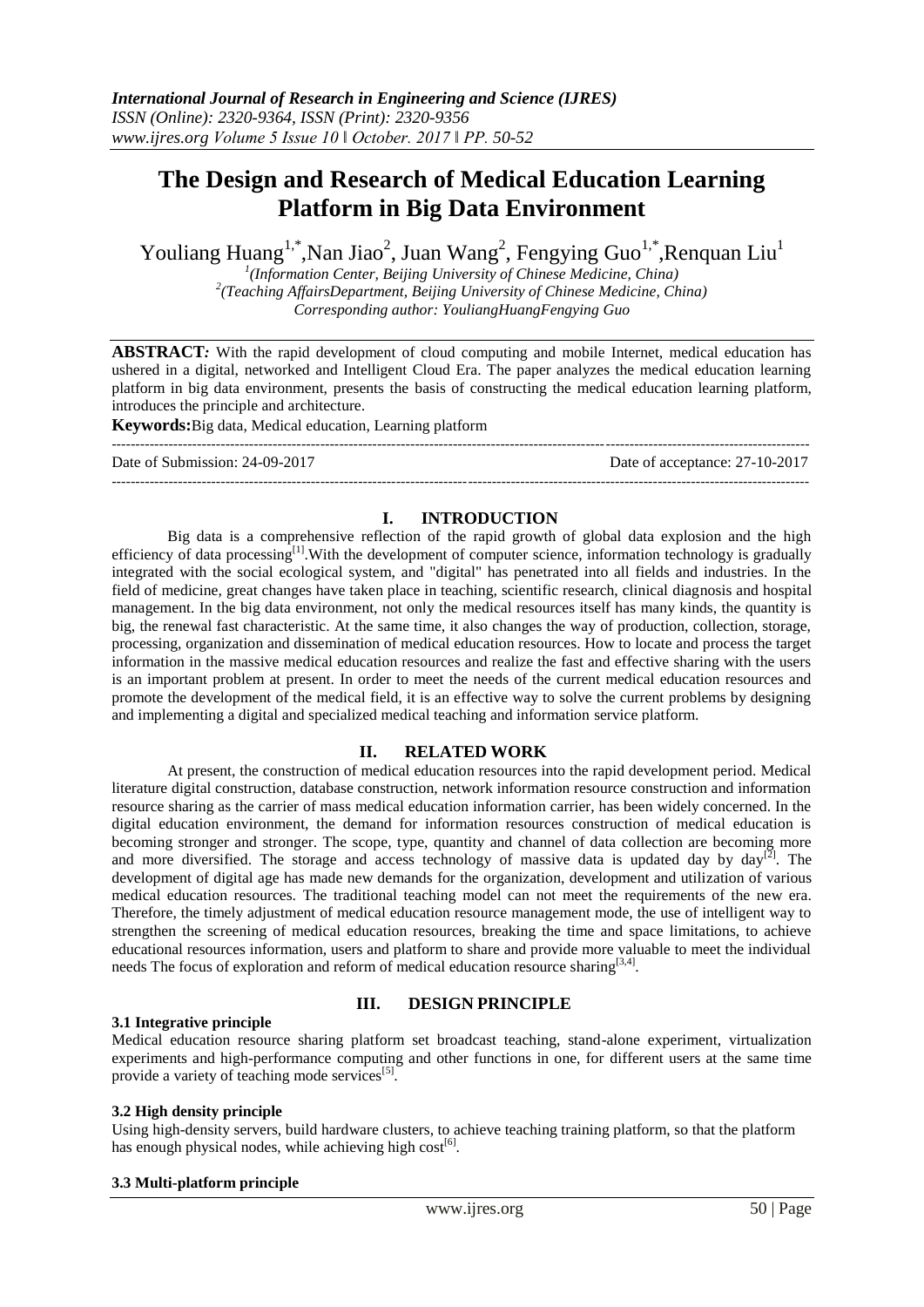In a set of hardware platform to achieve a number of cloud computing based on the medical data large data subsystem, build a variety of types of cloud computing, large data cluster environment, to achieve multiplatform coexistence<sup>[7]</sup>.

# **IV. PLATFORM ARCHITECTURE MODEL DESIGN**

In the big data environment, the medical education resource sharing platform takes the three service modes of IaaS, PaaS and SaaS as the base of the platform architecture, and the virtual resource pool composed of server, storage, network resources and medical data resources is the bottom, and Hadoop , Middleware and other large data cloud service platform components as the core, that the medical teachers and students to provide convenient and efficient cloud services as the goal, and ultimately build a cloud based on the medical education resources sharing large data platform. The model of medical data service platform based on cloud computing includes data source, data storage and processing, data management and analysis, application service, cloud terminal five-tier architecture<sup>[8]</sup>. Data source layer, mainly to provide physical resource pool and virtual resource pool. The physical resource pool mainly includes the server, the storage device and the network equipment. The virtual resource pool mainly includes the server virtual resource pool, the storage virtual resource pool, the network virtual resource pool and the data resource pool. The data source layer integrates the scattered hardware and software resources, and the hardware and software resources form the virtualized resource pool which can be dispatched through the virtualization technology, and provides the independent data source service for the other layers to be used separately. The main functions are resource monitoring, resource deployment and load balancing. Data source layer The main user is the system administrator data processing and storage layer: the main data processing and data storage which data processing, including data cleansing, data indexing, data extraction and aggregation associated; data storage services, including Hadoop, relational database HBase, YARN and so on. By preprocessing the data, different types of data are eventually stored in the distribution database. Data management and analysis layer: the main data management and analysis services. The data management functions include data scheduling, data parallel operation, life cycle management and resource allocation. Data analysis services include data statistics, machine learning, real-time analysis and aggregation association. Data management is more effective in the scheduling and distribution of data resources, data analysis for the upper data mining to provide an effective method of analysis, for different needs, call different data analysis. Application service layer: the main data mining services and application services<sup>[9]</sup>. Data mining services include teaching assessment analysis, trend discovery, correlation analysis and thematic detection. Application services include teaching assessment analysis system, student management system, resource retrieval system and educational administration system. The application service layer provides the individual resources and information through the way of data mining, the learning effect, the learning interest and the life condition of the students in the teaching, and effectively improves the teaching efficiency and educational administration efficiency of the teachers $[10]$ .

## **V. CONCLUSION**

With the development of medical informatization and educational informatization, the medical education resource sharing platform based on cloud computing has become a new trend in the development of medical education in the era of large data. It is not only necessary to cultivate students' thinking as the core, but also from the perspective of network teaching platform construction, curriculum teaching mode innovation, education excavation and analysis, and so on. The medical resource sharing platform based on cloud computing in large data environment is the key to realize medical education and the focus of the next research.

## **VI. ACKNOWLEDGEMENTS**

The authors are very grateful to the referees and anonymous reviewers for their helpful comments and suggestions.This work was supported, in part, by Beijing University of Chinese Medicine (Grant No. XJY16040 and Grant No. XJZX1613), by Medical education branch of Chinese medical association (Grant No. 2016B-JJ023).

#### **REFERENCES**

- [1]. Manyika J, Chui M, Brown B, et al. Big data: The next frontier for innovation, competition, and productivity[J]. Analytics, 2011.
- [2]. Mclean M, Mckimm J, Gibbs T. Medical education in difficult circumstances: A global responsibility to contribute[J]. Medical Teacher, 2017, 39(1):4.
- [3]. Marz N, Warren J. Big Data:Principles and best practices of scalable realtime data systems[J]. Pearson Schweiz Ag, 2015.
- [4]. Markov N T, Ercseyravasz M, Van Essen D C, et al. Cortical High-Density Counterstream Architectures[J]. Science, 2013, 342(6158):578.
- [5]. Furuhashi S, Yoshikawa H, Ota K. SYSTEM AND METHOD FOR OPERATING A BIG-DATA PLATFORM: US, US 20130124483 A1[P]. 2013.
- [6]. Fan Xiao Dong. Mobile 2013 upheavals -- the rise of wearable devices: Science and technology to embrace life [J]. Internet Weekly, 2013, 5: 40-44.